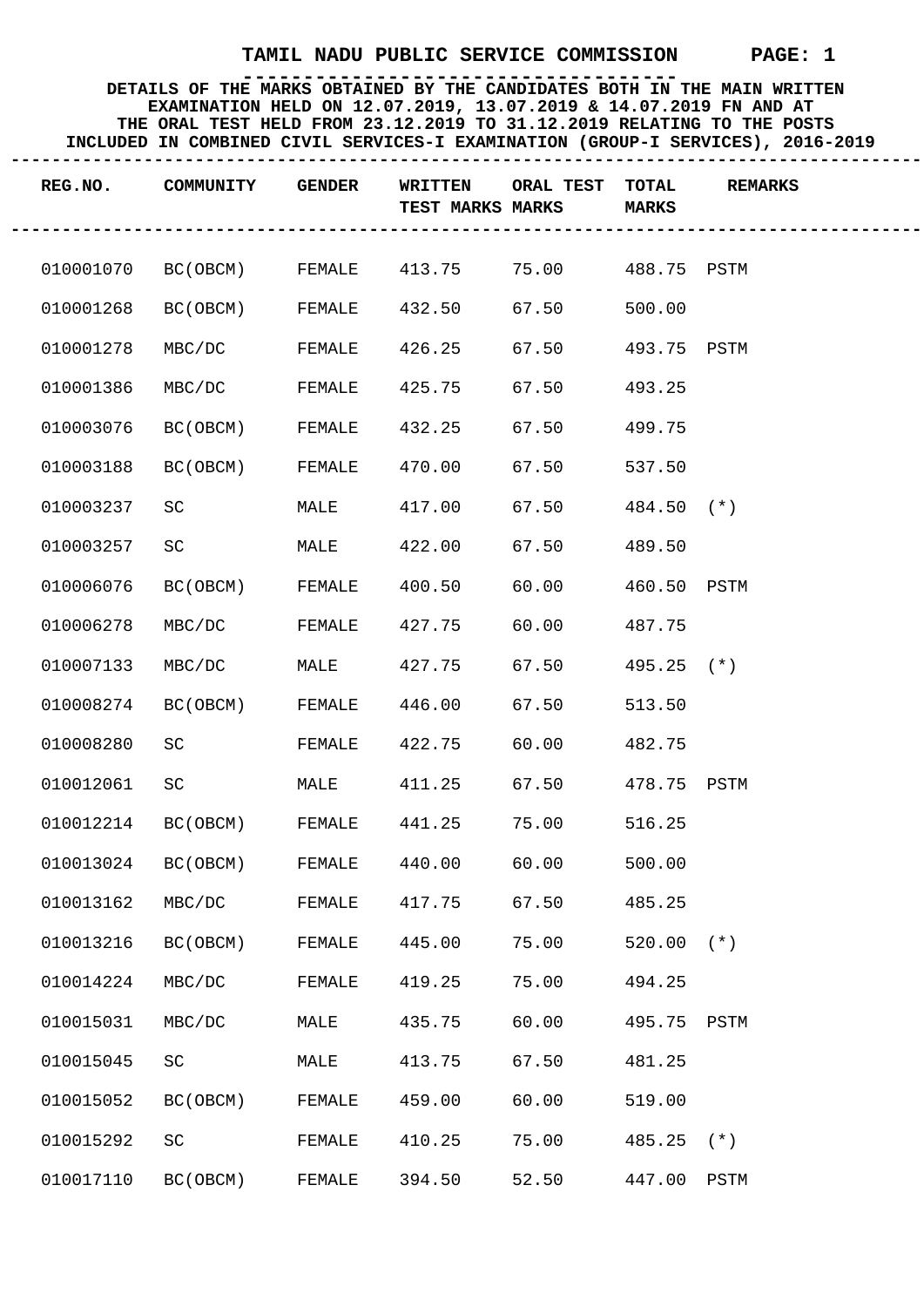| REG.NO.   | COMMUNITY                 | <b>GENDER</b> | WRITTEN<br>TEST MARKS MARKS | <b>ORAL TEST</b>    | <b>TOTAL</b><br><b>MARKS</b> | <b>REMARKS</b>  |
|-----------|---------------------------|---------------|-----------------------------|---------------------|------------------------------|-----------------|
|           | 010020002 BC(OBCM) FEMALE |               | 415.50                      | 75.00 490.50 LD(OLD |                              |                 |
| 010022174 | BC(OBCM)                  | FEMALE        | 433.50                      | 67.50               | $501.00$ (*)                 |                 |
| 010024141 | MBC/DC                    | MALE          | 421.50                      | 75.00               |                              | 496.50 PSTM (*) |
| 010029029 | SC                        | MALE          | 420.00                      | 60.00               | 480.00                       |                 |
| 010029054 | MBC/DC                    | FEMALE        | 386.75                      | 45.00               | 431.75 PSTM                  |                 |
| 010030001 | SC                        | FEMALE        | 394.00                      | 67.50               | $461.50$ LD(BL)              |                 |
| 010030182 | BC(OBCM)                  | FEMALE        | 438.75                      | 60.00               | 498.75                       |                 |
| 010030286 | BC (OBCM)                 | FEMALE        | 435.25                      | 75.00               | 510.25                       |                 |
| 010031232 | MBC/DC                    | FEMALE        | 461.50                      | 75.00               | 536.50                       |                 |
| 010033300 | MBC/DC                    | FEMALE        | 426.00                      | 67.50               | 493.50                       |                 |
| 010033320 | SC                        | FEMALE        | 413.50                      | 67.50               | 481.00                       |                 |
| 010033322 | SC                        | FEMALE        | 410.25                      | 67.50               | 477.75                       |                 |
| 010036180 | MBC/DC                    | FEMALE        | 437.75                      | 67.50               | 505.25                       |                 |
| 010039295 | BC(OBCM)                  | MALE          | 425.50                      | 75.00               | 500.50 PSTM                  |                 |
| 010040395 | MBC/DC MALE               |               | 425.00                      | 75.00               | 500.00 PSTM                  |                 |
| 010041026 | BC(OBCM)                  | FEMALE        | 439.75                      | 67.50               | 507.25                       |                 |
| 010042026 | BC (OBCM)                 | FEMALE        | 449.00                      | 67.50               | 516.50                       |                 |
| 010043080 | SC                        | FEMALE        | 411.75                      | 60.00               | 471.75                       |                 |
| 010044048 | BC (OBCM)                 | FEMALE        | 427.00                      | 52.50               | 479.50                       |                 |
| 010044140 | MBC/DC                    | FEMALE        | 435.50                      | 60.00               | 495.50                       |                 |
| 010047078 | MBC/DC                    | FEMALE        | 423.00                      | 60.00               | 483.00                       |                 |
| 010048092 | BC (OBCM)                 | FEMALE        | 470.25                      | 60.00               | 530.25                       |                 |
| 010050104 | BC (OBCM)                 | FEMALE        | 438.50                      | 52.50               | 491.00                       |                 |
| 010052184 | BC (OBCM)                 | FEMALE        | 452.00                      | 75.00               | 527.00                       |                 |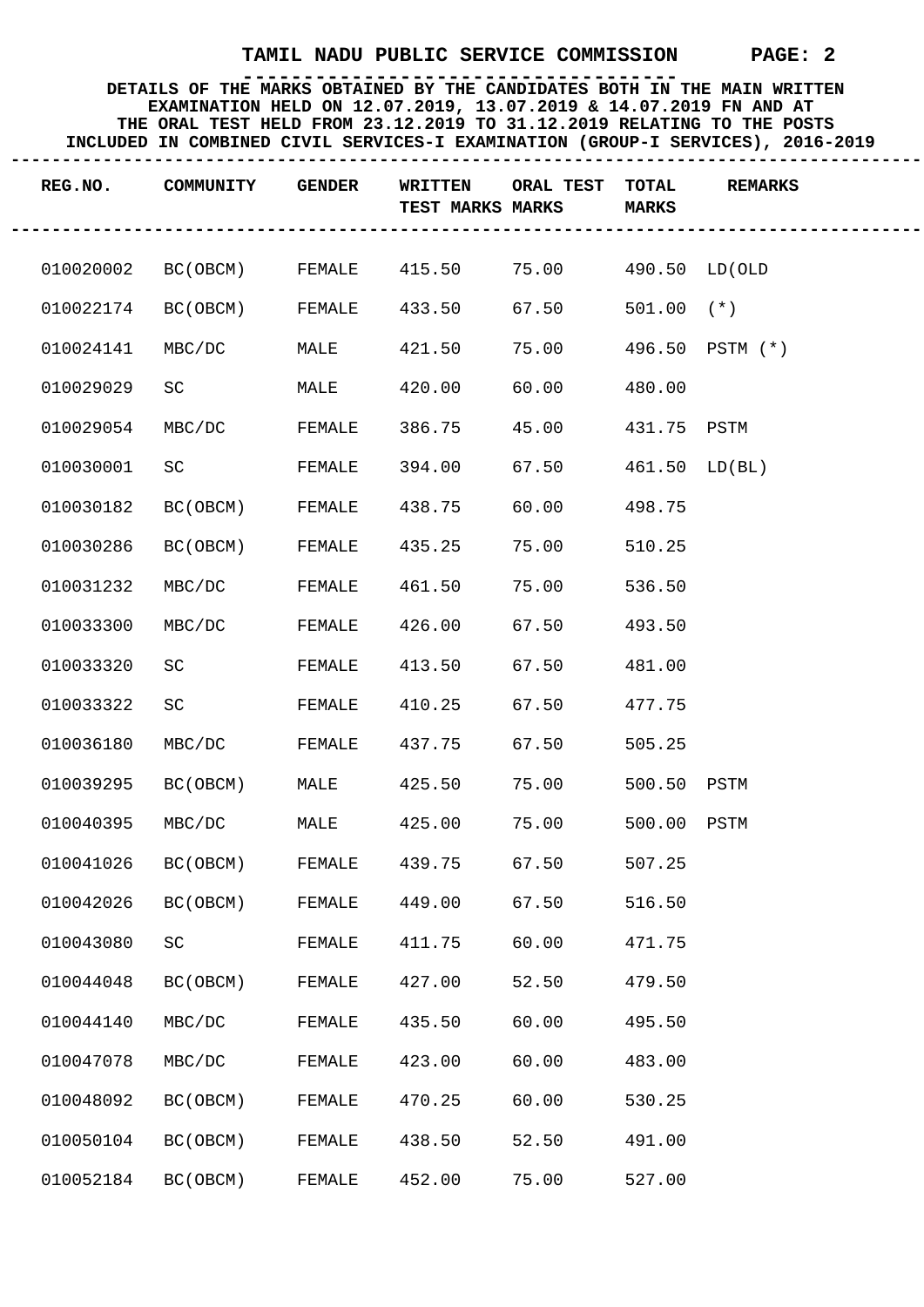| REG.NO.   | COMMUNITY | <b>GENDER</b> | <b>WRITTEN</b><br>TEST MARKS MARKS | ORAL TEST | TOTAL<br><b>MARKS</b> | <b>REMARKS</b> |
|-----------|-----------|---------------|------------------------------------|-----------|-----------------------|----------------|
| 010052235 | BC(OBCM)  | MALE          | 455.25                             | 67.50     | 522.75                |                |
| 010058061 | SC        | MALE          | 418.50                             | 67.50     | 486.00                |                |
| 010058260 | BC (OBCM) | FEMALE        | 447.50                             | 67.50     | 515.00                |                |
| 010058270 | BC(OBCM)  | FEMALE        | 445.75                             | 75.00     | 520.75                |                |
| 010059316 | SC        | FEMALE        | 477.00                             | 60.00     | 537.00                |                |
| 010062032 | SC        | FEMALE        | 415.00                             | 75.00     | 490.00                |                |
| 010062122 | SC        | FEMALE        | 433.50                             | 67.50     | $501.00$ (*)          |                |
| 010063092 | MBC/DC    | FEMALE        | 433.00                             | 52.50     | 485.50                |                |
| 010063099 | MBC/DC    | MALE          | 446.25                             | 75.00     | $521.25$ (*)          |                |
| 010063290 | SC        | FEMALE        | 412.00                             | 67.50     | 479.50                |                |
| 010064164 | SC        | FEMALE        | 422.75                             | 67.50     | 490.25                |                |
| 010065146 | MBC/DC    | FEMALE        | 418.50                             | 67.50     | $486.00$ (*)          |                |
| 010065234 | MBC/DC    | FEMALE        | 449.50                             | 67.50     | 517.00                |                |
| 010065269 | SC        | MALE          | 440.75                             | 60.00     | 500.75                |                |
| 010065285 | BCM       | MALE          | 430.25                             | 60.00     | 490.25                |                |
| 010067160 | MBC/DC    | FEMALE        | 432.75                             | 60.00     | 492.75                |                |
| 010067191 | MBC/DC    | MALE          | 449.25                             | 67.50     | 516.75                |                |
| 010070060 | BCM       | FEMALE        | 352.75                             | 67.50     | 420.25 PSTM           |                |
| 010071086 | BC (OBCM) | FEMALE        | 464.00                             | 75.00     | 539.00                |                |
| 010072001 | MBC/DC    | FEMALE        | 397.50                             | 60.00     | 457.50                | $(*)LD(OL)$    |
| 010072143 | SC        | MALE          | 430.00                             | 60.00     | 490.00                |                |
| 010073154 | BCM       | FEMALE        | 473.50                             | 67.50     | 541.00                |                |
| 010076078 | BC (OBCM) | FEMALE        | 447.00                             | 75.00     | 522.00                |                |
| 010077021 | BC (OBCM) | MALE          | 433.75                             | 67.50     | $501.25$ (*)          |                |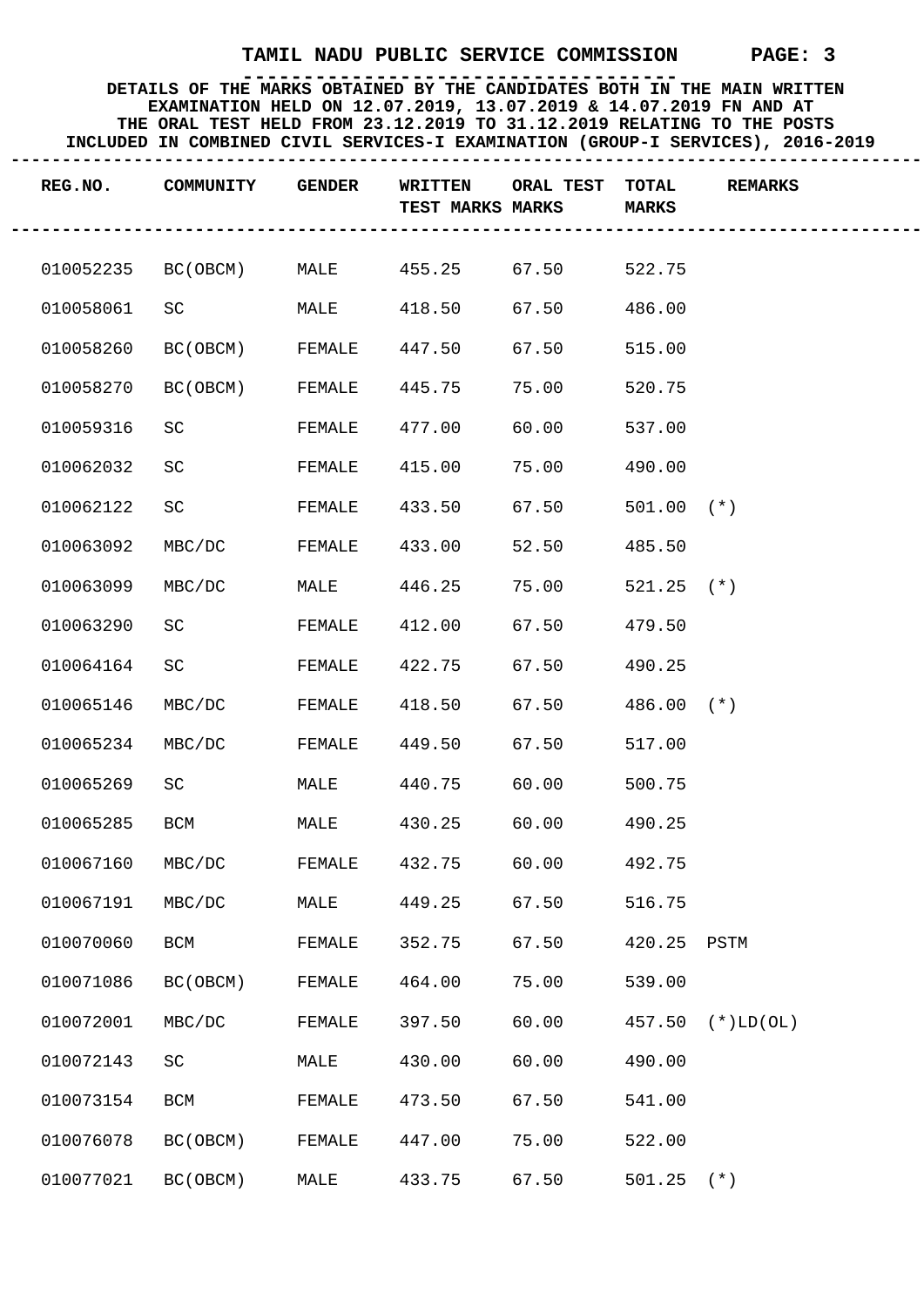| REG.NO.   | COMMUNITY | <b>GENDER</b> | <b>WRITTEN</b><br>TEST MARKS MARKS | ORAL TEST | <b>TOTAL</b><br><b>MARKS</b> | <b>REMARKS</b>  |
|-----------|-----------|---------------|------------------------------------|-----------|------------------------------|-----------------|
| 010077232 | BC(OBCM)  | FEMALE        | 494.00                             | 75.00     | 569.00                       |                 |
| 010078136 | BC (OBCM) | FEMALE        | 444.50                             | 67.50     | 512.00                       |                 |
| 010078215 | MBC/DC    | MALE          | 438.00                             | 60.00     | 498.00                       |                 |
| 010080086 | MBC/DC    | FEMALE        | 442.25                             | 67.50     | 509.75                       |                 |
| 010080188 | BCM       | FEMALE        | 425.25                             | 67.50     | 492.75                       |                 |
| 010081034 | BC(OBCM)  | FEMALE        | 435.50                             | 60.00     | 495.50                       |                 |
| 010081166 | BC(OBCM)  | FEMALE        | 406.75                             | 60.00     | 466.75 PSTM                  |                 |
| 010081254 | BC(OBCM)  | FEMALE        | 437.25                             | 67.50     | 504.75                       |                 |
| 010081278 | MBC/DC    | FEMALE        | 418.25                             | 67.50     | $485.75$ (*)                 |                 |
| 010082026 | SC        | FEMALE        | 452.00                             | 60.00     | 512.00                       |                 |
| 010085199 | BCM       | MALE          | 354.50                             | 67.50     | 422.00 PSTM                  |                 |
| 010085235 | MBC/DC    | MALE          | 450.00                             | 75.00     | 525.00                       |                 |
| 010088124 | MBC/DC    | MALE          | 449.00                             | 75.00     | 524.00                       |                 |
| 010090056 | MBC/DC    | MALE          | 426.75                             | 52.50     | 479.25                       |                 |
| 010092173 | BC(OBCM)  | MALE          | 453.00                             | 75.00     | 528.00                       |                 |
| 010097276 | BC(OBCM)  | MALE          | 448.50                             | 67.50     | 516.00                       |                 |
| 010099074 | MBC/DC    | MALE          | 443.25                             | 75.00     | 518.25                       |                 |
| 010103056 | MBC/DC    | FEMALE        | 398.50                             | 60.00     |                              | 458.50 PSTM (*) |
| 010103168 | BC (OBCM) | FEMALE        | 434.75                             | 67.50     | 502.25                       |                 |
| 010103174 | BC (OBCM) | FEMALE        | 442.50                             | 67.50     | 510.00                       |                 |
| 010103280 | SC        | FEMALE        | 424.25                             | 60.00     | 484.25                       |                 |
| 010104096 | MBC/DC    | FEMALE        | 447.50                             | 52.50     | 500.00                       |                 |
| 010104245 | BC (OBCM) | MALE          | 448.75                             | 52.50     | 501.25                       |                 |
| 010104283 | BC (OBCM) | FEMALE        | 428.00                             | 60.00     | 488.00                       |                 |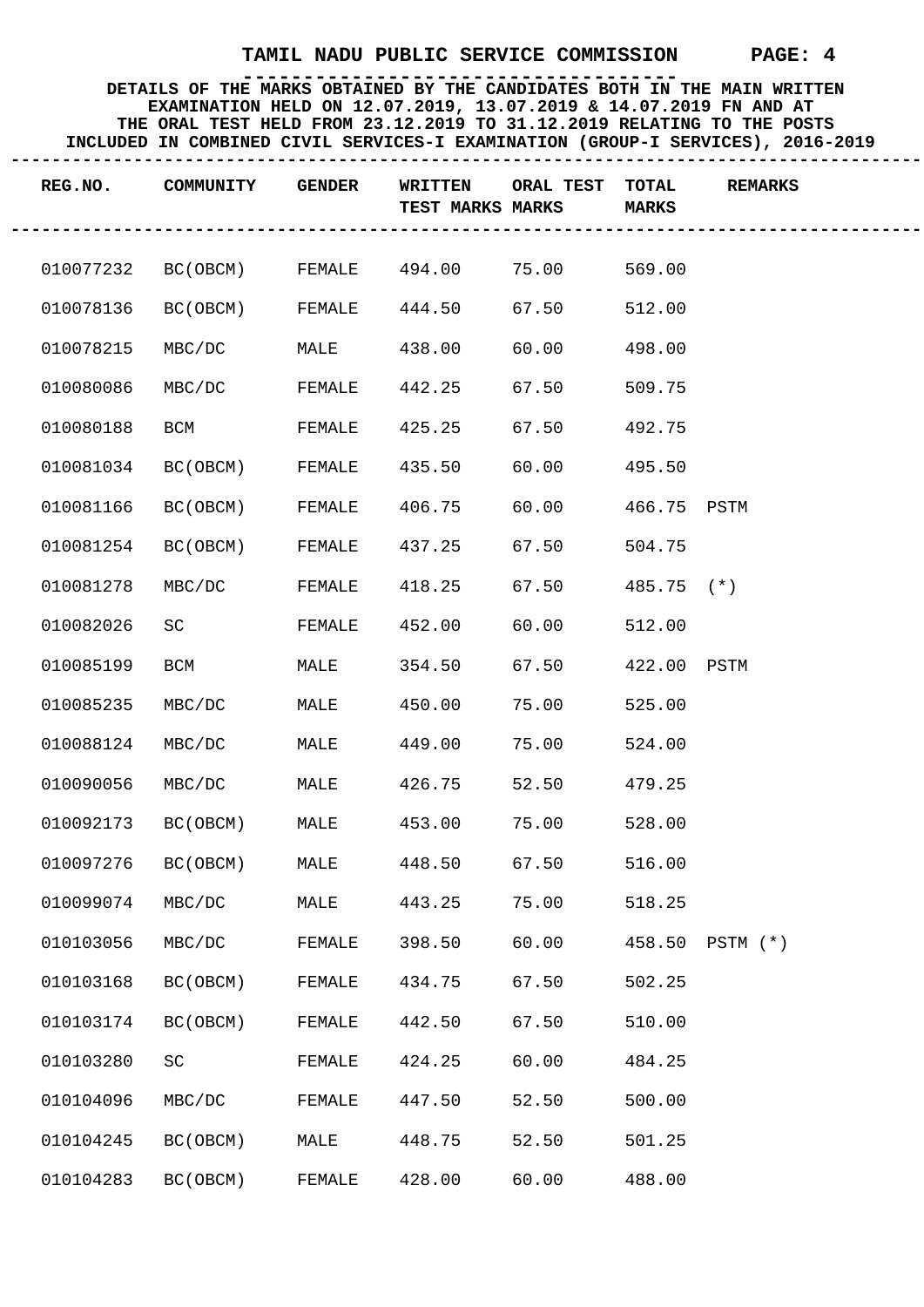| REG.NO.   | COMMUNITY       | <b>GENDER</b> | WRITTEN<br>TEST MARKS MARKS | ORAL TEST | <b>TOTAL</b><br><b>MARKS</b> | <b>REMARKS</b>  |
|-----------|-----------------|---------------|-----------------------------|-----------|------------------------------|-----------------|
| 010106086 | BC(OBCM) FEMALE |               | 429.50                      | 75.00     | 504.50                       |                 |
| 010106346 | BCM             | FEMALE        | 430.25                      | 67.50     | 497.75                       |                 |
| 010106358 | SC              | FEMALE        | 437.25                      | 60.00     | 497.25                       |                 |
| 010107094 | BCM             | FEMALE        | 432.00                      | 60.00     | 492.00                       |                 |
| 010109124 | BC(OBCM)        | FEMALE        | 433.75                      | 67.50     | 501.25                       |                 |
| 010111168 | BC(OBCM)        | FEMALE        | 433.00                      | 60.00     | 493.00                       |                 |
| 010111230 | MBC/DC          | FEMALE        | 417.50                      | 75.00     | 492.50                       |                 |
| 010112032 | SC              | FEMALE        | 413.25                      | 60.00     | 473.25                       |                 |
| 010112182 | SCA             | FEMALE        | 316.25                      | 67.50     |                              | 383.75 PSTM (*) |
| 010113057 | BC(OBCM)        | MALE          | 321.50                      | 67.50     | 389.00 LV                    |                 |
| 010113227 | BC(OBCM)        | MALE          | 434.75                      | 67.50     | 502.25                       |                 |
| 010114030 | BC(OBCM)        | FEMALE        | 445.75                      | 75.00     | 520.75                       |                 |
| 010114220 | BC(OBCM)        | FEMALE        | 436.00                      | 67.50     | 503.50                       |                 |
| 010114292 | BC(OBCM)        | FEMALE        | 442.00                      | 67.50     | 509.50                       |                 |
| 010114296 | BC(OBCM)        | FEMALE        | 425.25                      | 67.50     | 492.75                       |                 |
| 010115242 | BC(OBCM)        | FEMALE        | 446.25                      | 75.00     | 521.25                       |                 |
| 010116229 | MBC/DC          | MALE          | 435.00                      | 67.50     | 502.50 PSTM                  |                 |
| 010116312 | MBC/DC          | FEMALE        | 435.75                      | 60.00     | 495.75                       |                 |
| 010116358 | BC (OBCM)       | FEMALE        | 425.25                      | 67.50     | 492.75                       |                 |
| 010119224 | BC (OBCM)       | FEMALE        | 440.00                      | 75.00     | 515.00                       |                 |
| 010119226 | BC (OBCM)       | FEMALE        | 425.00                      | 60.00     | 485.00                       |                 |
| 010120006 | SC              | FEMALE        | 419.75                      | 75.00     | 494.75                       |                 |
| 010120033 | MBC/DC          | MALE          | 429.50                      | 67.50     | 497.00                       | $(\star)$       |
| 010120104 | BC (OBCM)       | FEMALE        | 433.75                      | 67.50     | 501.25                       |                 |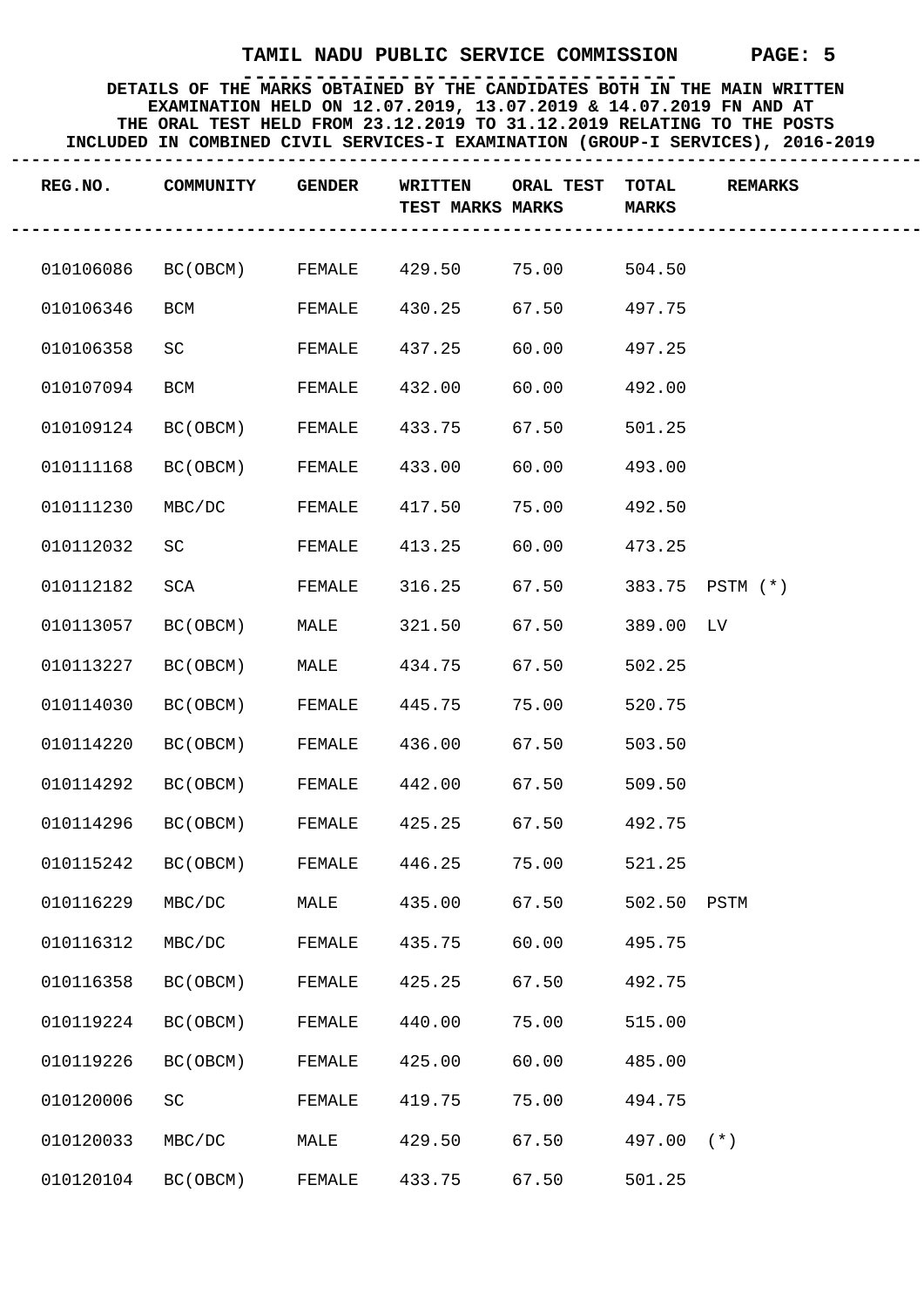| REG.NO.   | COMMUNITY | <b>GENDER</b> | <b>WRITTEN</b><br>TEST MARKS MARKS | ORAL TEST | <b>TOTAL</b><br><b>MARKS</b> | <b>REMARKS</b> |
|-----------|-----------|---------------|------------------------------------|-----------|------------------------------|----------------|
| 010120174 | MBC/DC    | FEMALE        | 465.75                             | 67.50     | 533.25                       |                |
| 010121113 | BC(OBCM)  | MALE          | 446.50                             | 60.00     | 506.50                       |                |
| 010121295 | BC(OBCM)  | MALE          | 444.25                             | 60.00     | 504.25                       |                |
| 010122257 | BC(OBCM)  | MALE          | 438.75                             | 60.00     | 498.75                       |                |
| 010123003 | SCA       | MALE          | 351.00                             | 60.00     | $411.00$ LD(OA)              |                |
| 010123086 | SC        | FEMALE        | 411.25                             | 52.50     | 463.75                       |                |
| 010123104 | BC(OBCM)  | FEMALE        | 444.25                             | 75.00     | 519.25                       |                |
| 010123190 | BC (OBCM) | FEMALE        | 435.00                             | 67.50     | 502.50                       |                |
| 010123240 | BCM       | FEMALE        | 472.00                             | 67.50     | 539.50                       |                |
| 010124034 | SC        | FEMALE        | 423.25                             | 67.50     | 490.75                       |                |
| 010124155 | BC(OBCM)  | MALE          | 448.00                             | 60.00     | 508.00                       |                |
| 010125194 | BC(OBCM)  | FEMALE        | 446.50                             | 67.50     | 514.00                       |                |
| 010125242 | BC(OBCM)  | FEMALE        | 434.50                             | 67.50     | 502.00                       |                |
| 010126104 | BC(OBCM)  | FEMALE        | 446.25                             | 67.50     | 513.75                       |                |
| 010126205 | MBC/DC    | MALE          | 442.75                             | 75.00     | 517.75                       |                |
| 010126248 | BC(OBCM)  | FEMALE        | 429.75                             | 67.50     | 497.25                       |                |
| 010126296 | MBC/DC    | FEMALE        | 417.75                             | 67.50     | 485.25                       |                |
| 010127028 | BCM       | FEMALE        | 467.25                             | 60.00     | $527.25$ (*)                 |                |
| 010127108 | BCM       | FEMALE        | 444.75                             | 67.50     | 512.25                       |                |
| 010127142 | BC (OBCM) | FEMALE        | 440.25                             | 75.00     | 515.25                       |                |
| 010127306 | BC (OBCM) | FEMALE        | 450.50                             | 67.50     | 518.00                       |                |
| 010128014 | BC (OBCM) | FEMALE        | 447.25                             | 67.50     | 514.75                       |                |
| 010128081 | SCA       | MALE          | 431.75                             | 75.00     | 506.75                       |                |
| 010128139 | BC (OBCM) | MALE          | 434.50                             | 75.00     | 509.50 PSTM                  |                |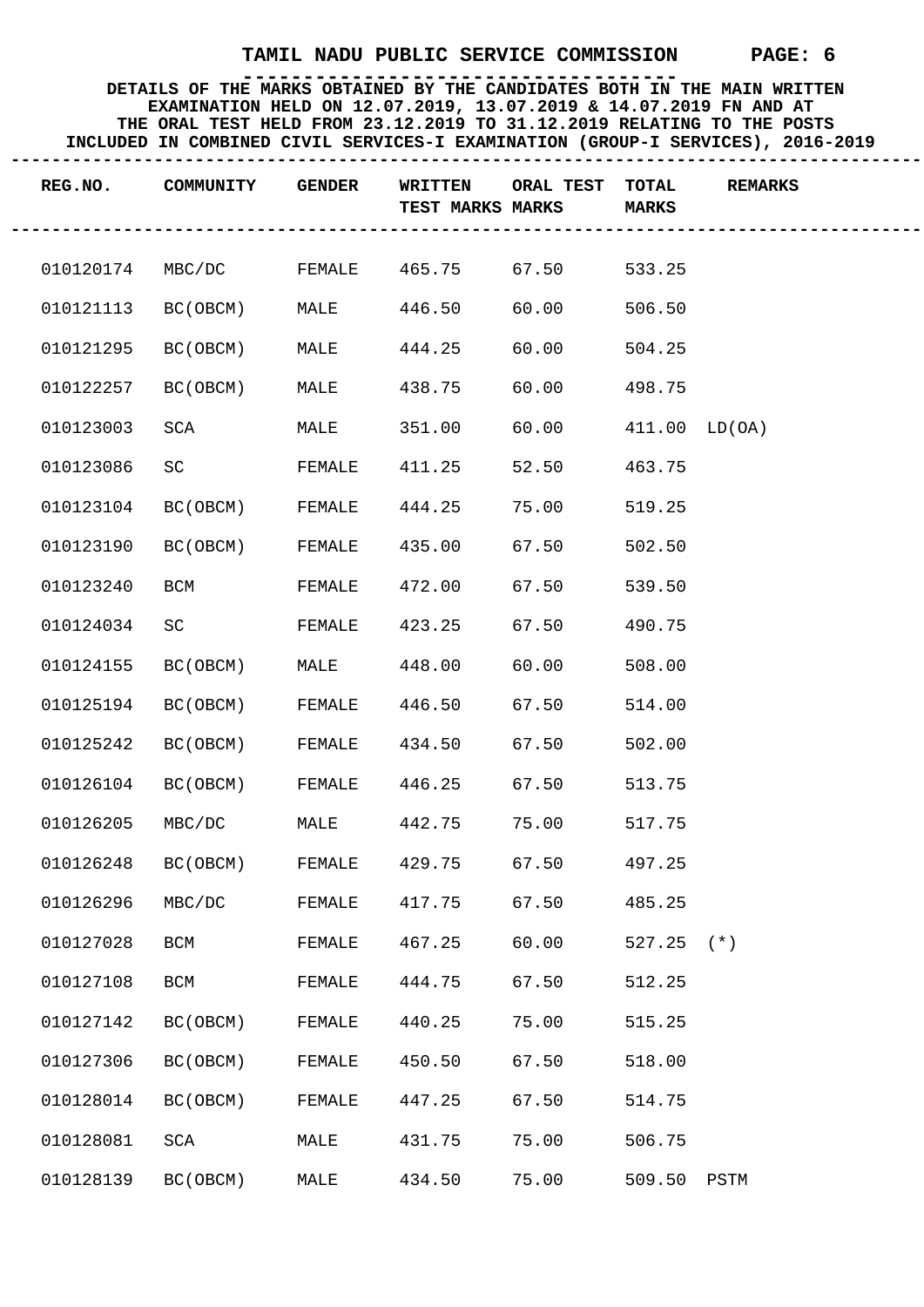| REG.NO.   | COMMUNITY | <b>GENDER</b> | <b>WRITTEN</b><br>TEST MARKS MARKS | ORAL TEST | <b>TOTAL</b><br><b>MARKS</b> | <b>REMARKS</b> |
|-----------|-----------|---------------|------------------------------------|-----------|------------------------------|----------------|
| 010128209 | BC(OBCM)  | MALE          | 438.50                             | 67.50     | 506.00                       |                |
| 010129022 | SCA       | FEMALE        | 417.25                             | 67.50     | 484.75                       |                |
| 010129042 | SC        | FEMALE        | 417.75                             | 67.50     | 485.25                       |                |
| 010129054 | MBC/DC    | FEMALE        | 418.75                             | 67.50     | 486.25                       |                |
| 010129067 | ST        | MALE          | 409.00                             | 75.00     | $484.00$ (*)                 |                |
| 010129204 | SC        | FEMALE        | 427.25                             | 60.00     | 487.25                       |                |
| 010130032 | MBC/DC    | FEMALE        | 441.50                             | 60.00     | 501.50                       |                |
| 010130088 | BC(OBCM)  | FEMALE        | 444.00                             | 75.00     | 519.00                       |                |
| 010130272 | MBC/DC    | FEMALE        | 422.00                             | 67.50     | 489.50                       |                |
| 010131194 | BC(OBCM)  | FEMALE        | 473.00                             | 67.50     | 540.50                       |                |
| 010132175 | BC(OBCM)  | MALE          | 463.25                             | 75.00     | 538.25                       |                |
| 010132281 | MBC/DC    | MALE          | 442.50                             | 67.50     | 510.00                       |                |
| 010133129 | BC(OBCM)  | MALE          | 461.25                             | 52.50     | 513.75                       |                |
| 010133288 | BC(OBCM)  | FEMALE        | 331.00                             | 52.50     | $383.50$ (*)LV               |                |
| 010134022 | BC(OBCM)  | FEMALE        | 449.50                             | 67.50     | 517.00                       |                |
| 010134140 | BC(OBCM)  | FEMALE        | 490.00                             | 60.00     | 550.00                       |                |
| 010135163 | MBC/DC    | MALE          | 428.50                             | 60.00     | 488.50                       |                |
| 010135177 | BC (OBCM) | MALE          | 428.00                             | 67.50     | 495.50 PSTM                  |                |
| 010136210 | SC        | FEMALE        | 412.50                             | 67.50     | 480.00                       |                |
| 010137066 | MBC/DC    | FEMALE        | 442.25                             | 67.50     | 509.75                       |                |
| 010137125 | BC(OBCM)  | MALE          | 442.75                             | 75.00     | 517.75                       |                |
| 010137180 | BC (OBCM) | FEMALE        | 420.75                             | 75.00     | 495.75                       | PSTM           |
| 010137182 | BCM       | FEMALE        | 424.75                             | 67.50     | 492.25                       |                |
| 010137275 | BC (OBCM) | MALE          | 404.25                             | 75.00     | 479.25 PSTM                  |                |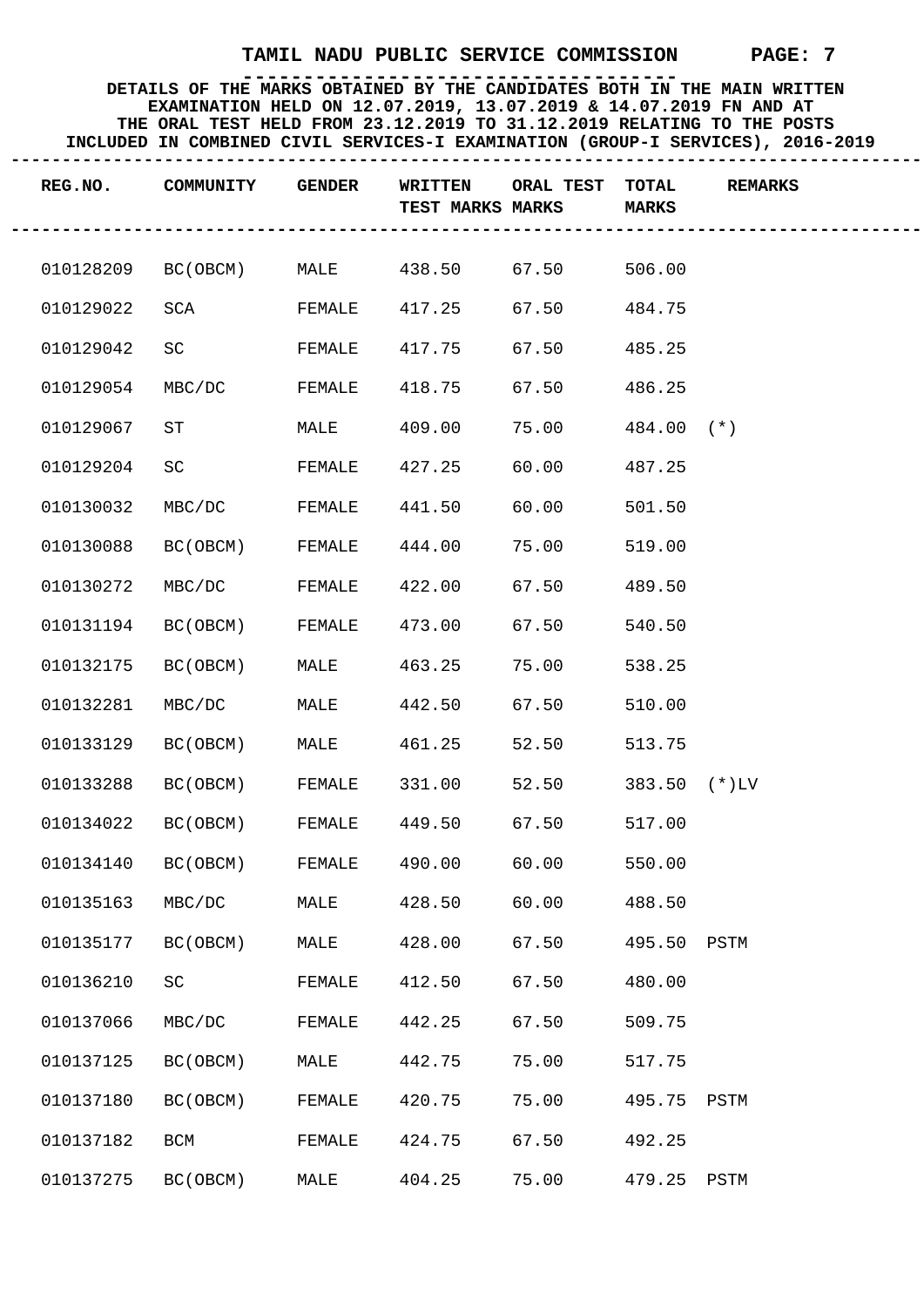| REG.NO.            | <b>COMMUNITY</b>                              | <b>GENDER</b> | WRITTEN<br>TEST MARKS MARKS | ORAL TEST TOTAL<br>-------- | <b>MARKS</b> | <b>REMARKS</b> |
|--------------------|-----------------------------------------------|---------------|-----------------------------|-----------------------------|--------------|----------------|
|                    | 010138018 BC(OBCM) FEMALE 425.50 60.00 485.50 |               |                             |                             |              |                |
| 010138100          | <b>BCM</b>                                    | FEMALE        | 434.75                      | 67.50                       | 502.25       |                |
| 010139116          | MBC/DC                                        | FEMALE        | 432.50                      | 75.00                       | 507.50       |                |
| 010139206          | BC(OBCM)                                      | FEMALE        | 430.25                      | 75.00                       | 505.25       |                |
| 010139282          | BC (OBCM)                                     | FEMALE        | 432.25                      | 67.50                       | 499.75       |                |
| 010140231          | MBC/DC MALE                                   |               | 435.25                      | 52.50                       | 487.75 PSTM  |                |
| 010140270          | SCIENCIES                                     | FEMALE        | 423.25                      | 67.50                       | 490.75       |                |
| 010140292          | MBC/DC FEMALE                                 |               | 438.75                      | 67.50                       | 506.25       |                |
| 010141125 BC(OBCM) |                                               | <b>MALE</b>   | 444.25                      | 75.00                       | 519.25       |                |
| 010142016          | MBC/DC                                        | FEMALE        | 417.25                      | 52.50                       | 469.75       |                |
| 010142170          | BC(OBCM)                                      | FEMALE        | 435.00                      | 67.50                       | 502.50       |                |
| 010143160          | MBC/DC                                        | FEMALE        | 440.25                      | 60.00                       | 500.25       |                |
| 010143214 BC(OBCM) |                                               | FEMALE        | 433.00                      | 52.50                       | 485.50       |                |
| 010144246          | SC                                            | FEMALE        | 458.00                      | 67.50                       | 525.50       |                |
| 010145116          | MBC/DC                                        | FEMALE        | 433.25                      | 67.50                       | 500.75       |                |
| 010145240 MBC/DC   |                                               | FEMALE        | 438.75                      | 67.50                       | 506.25       |                |
| 010146178          | SCA                                           | FEMALE        | 440.75                      | 75.00                       | 515.75       |                |
| 010146301          | MBC/DC                                        | MALE          | 443.00                      | 67.50                       | 510.50       |                |
| 010146341          | MBC/DC                                        | MALE          | 426.25                      | 67.50                       | 493.75       |                |
| 010147192          | BC (OBCM)                                     | FEMALE        | 452.00                      | 75.00                       | 527.00       |                |
| 010148143          | SCA                                           | MALE          | 423.25                      | 75.00                       | 498.25       |                |
| 010148161          | SC                                            | MALE          | 427.75                      | 75.00                       | 502.75       |                |
| 010148164          | MBC/DC                                        | FEMALE        | 424.00                      | 60.00                       | 484.00       |                |
| 010148176          | MBC/DC                                        | FEMALE        | 420.00                      | 67.50                       | 487.50       |                |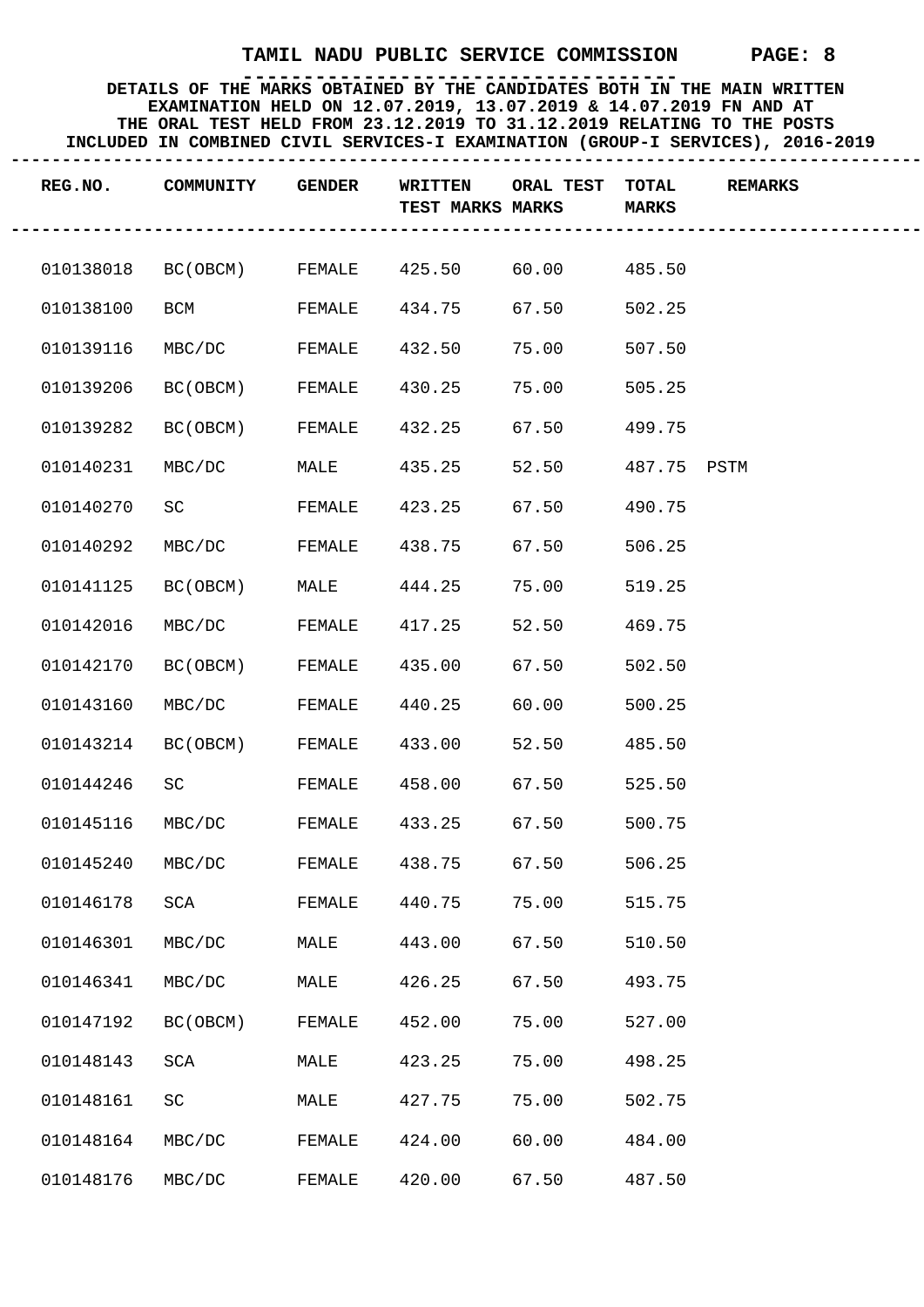| REG.NO.   | COMMUNITY | <b>GENDER</b> | <b>WRITTEN</b><br>TEST MARKS MARKS | ORAL TEST | <b>TOTAL</b><br><b>MARKS</b> | <b>REMARKS</b>  |
|-----------|-----------|---------------|------------------------------------|-----------|------------------------------|-----------------|
| 010148276 | BCM       | FEMALE        | 428.25                             | 75.00     | $503.25$ (*)                 |                 |
| 010149054 | BCM       | FEMALE        | 425.50                             | 75.00     | 500.50                       |                 |
| 010150127 | BC (OBCM) | MALE          | 440.25                             | 60.00     | 500.25                       |                 |
| 010151058 | BC(OBCM)  | MALE          | 438.50                             | 67.50     | 506.00                       |                 |
| 010151340 | BC(OBCM)  | MALE          | 456.50                             | 60.00     | 516.50                       |                 |
| 010152190 | MBC/DC    | MALE          | 432.00                             | 52.50     | 484.50                       |                 |
| 010152312 | SC        | MALE          | 435.75                             | 67.50     | 503.25                       |                 |
| 010152327 | BCM       | MALE          | 446.50                             | 67.50     | 514.00                       |                 |
| 010152329 | BC (OBCM) | MALE          | 445.75                             | 75.00     | $520.75$ (*)                 |                 |
| 010155038 | BC(OBCM)  | MALE          | 409.50                             | 67.50     | 477.00 PSTM                  |                 |
| 010155119 | BC(OBCM)  | MALE          | 410.25                             | 75.00     | 485.25 PSTM                  |                 |
| 020003031 | BC(OBCM)  | MALE          | 432.00                             | 67.50     | 499.50                       |                 |
| 020004110 | BC(OBCM)  | FEMALE        | 461.50                             | 60.00     | 521.50                       |                 |
| 020007083 | BC(OBCM)  | MALE          | 413.25                             | 67.50     | 480.75 PSTM                  |                 |
| 020018066 | BC(OBCM)  | FEMALE        | 425.75                             | 67.50     | 493.25                       |                 |
| 020020002 | BC(OBCM)  | FEMALE        | 411.25                             | 67.50     | 478.75 PSTM                  |                 |
| 020025077 | BC (OBCM) | MALE          | 429.75                             | 52.50     |                              | 482.25 PSTM (*) |
| 020031107 | SC        | MALE          | 422.75                             | 75.00     | 497.75                       |                 |
| 020032124 | MBC/DC    | FEMALE        | 448.25                             | 75.00     | 523.25                       |                 |
| 020033074 | BCM       | FEMALE        | 437.00                             | 67.50     | 504.50                       |                 |
| 020036196 | MBC/DC    | FEMALE        | 455.00                             | 67.50     | 522.50                       |                 |
| 020037174 | BC (OBCM) | FEMALE        | 431.00                             | 67.50     | 498.50                       |                 |
| 020037215 | MBC/DC    | MALE          | 413.75                             | 67.50     | 481.25                       | PSTM            |
| 020039274 | BC (OBCM) | FEMALE        | 425.25                             | 67.50     | 492.75                       |                 |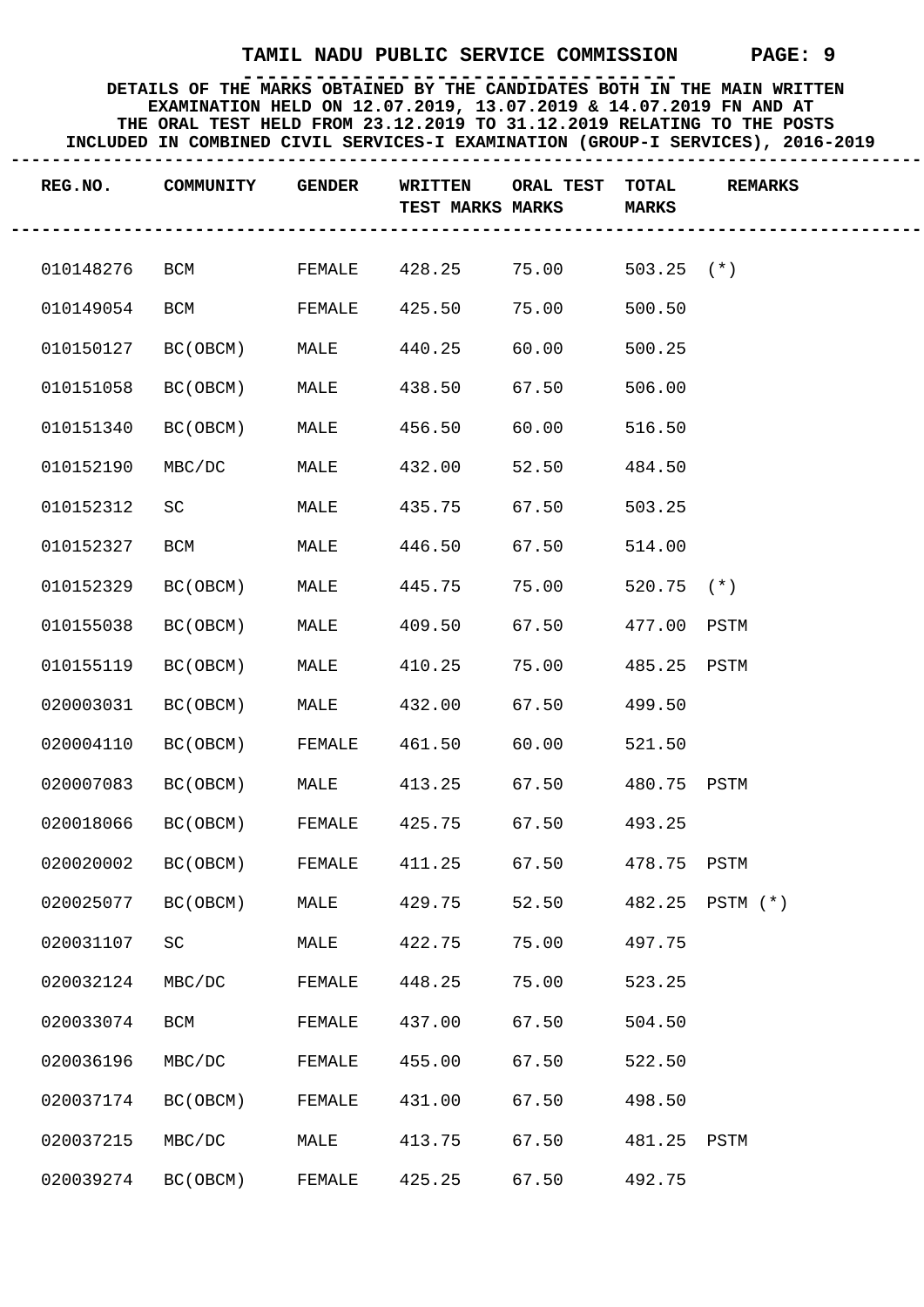| REG.NO.   | COMMUNITY | <b>GENDER</b> | <b>WRITTEN</b><br>TEST MARKS MARKS | ORAL TEST    | TOTAL<br><b>MARKS</b> | <b>REMARKS</b> |
|-----------|-----------|---------------|------------------------------------|--------------|-----------------------|----------------|
| 020042013 | MBC/DC    | MALE          | 429.25                             | 67.50 496.75 |                       |                |
| 030203140 | BC (OBCM) | FEMALE        | 473.50                             | 75.00        | 548.50                |                |
| 030216120 | MBC/DC    | FEMALE        | 422.00                             | 60.00        | 482.00                |                |
| 030218018 | BC(OBCM)  | FEMALE        | 402.75                             | 60.00        | 462.75 PSTM           |                |
| 040111137 | BC(OBCM)  | MALE          | 437.50                             | 75.00        | 512.50                |                |
| 050103250 | BC(OBCM)  | FEMALE        | 448.75                             | 60.00        | 508.75                |                |
| 050108148 | MBC/DC    | FEMALE        | 436.75                             | 60.00        | 496.75                |                |
| 050113277 | BC(OBCM)  | MALE          | 452.25                             | 75.00        | 527.25                |                |
| 060102286 | MBC/DC    | FEMALE        | 430.00                             | 67.50        | 497.50                |                |
| 060104022 | MBC/DC    | FEMALE        | 423.00                             | 60.00        | 483.00                |                |
| 060108266 | MBC/DC    | FEMALE        | 417.25                             | 67.50        | 484.75                |                |
| 060112375 | BC(OBCM)  | MALE          | 437.50                             | 75.00        | 512.50                |                |
| 060113286 | BC(OBCM)  | FEMALE        | 430.25                             | 75.00        | $505.25$ (*)          |                |
| 060119174 | SC        | FEMALE        | 415.00                             | 67.50        | 482.50                |                |
| 060119243 | MBC/DC    | MALE          | 442.00                             | 67.50        | 509.50                |                |
| 060119298 | BC(OBCM)  | FEMALE        | 426.00                             | 67.50        | $493.50$ (*)          |                |
| 060122094 | SC        | FEMALE        | 402.50                             | 45.00        | 447.50 PSTM           |                |
| 060122218 | BC (OBCM) | FEMALE        | 453.75                             | 67.50        | 521.25                |                |
| 070103009 | MBC/DC    | MALE          | 427.00                             | 67.50        | 494.50                |                |
| 070104204 | MBC/DC    | FEMALE        | 419.75                             | 67.50        | 487.25                |                |
| 070105073 | MBC/DC    | MALE          | 415.75                             | 52.50        | 468.25                | PSTM           |
| 070109151 | MBC/DC    | MALE          | 437.50                             | 67.50        | 505.00                |                |
| 070113050 | SC        | FEMALE        | 449.00                             | 60.00        | 509.00                |                |
| 070113185 | SC        | MALE          | 404.25                             | 67.50        | 471.75 PSTM           |                |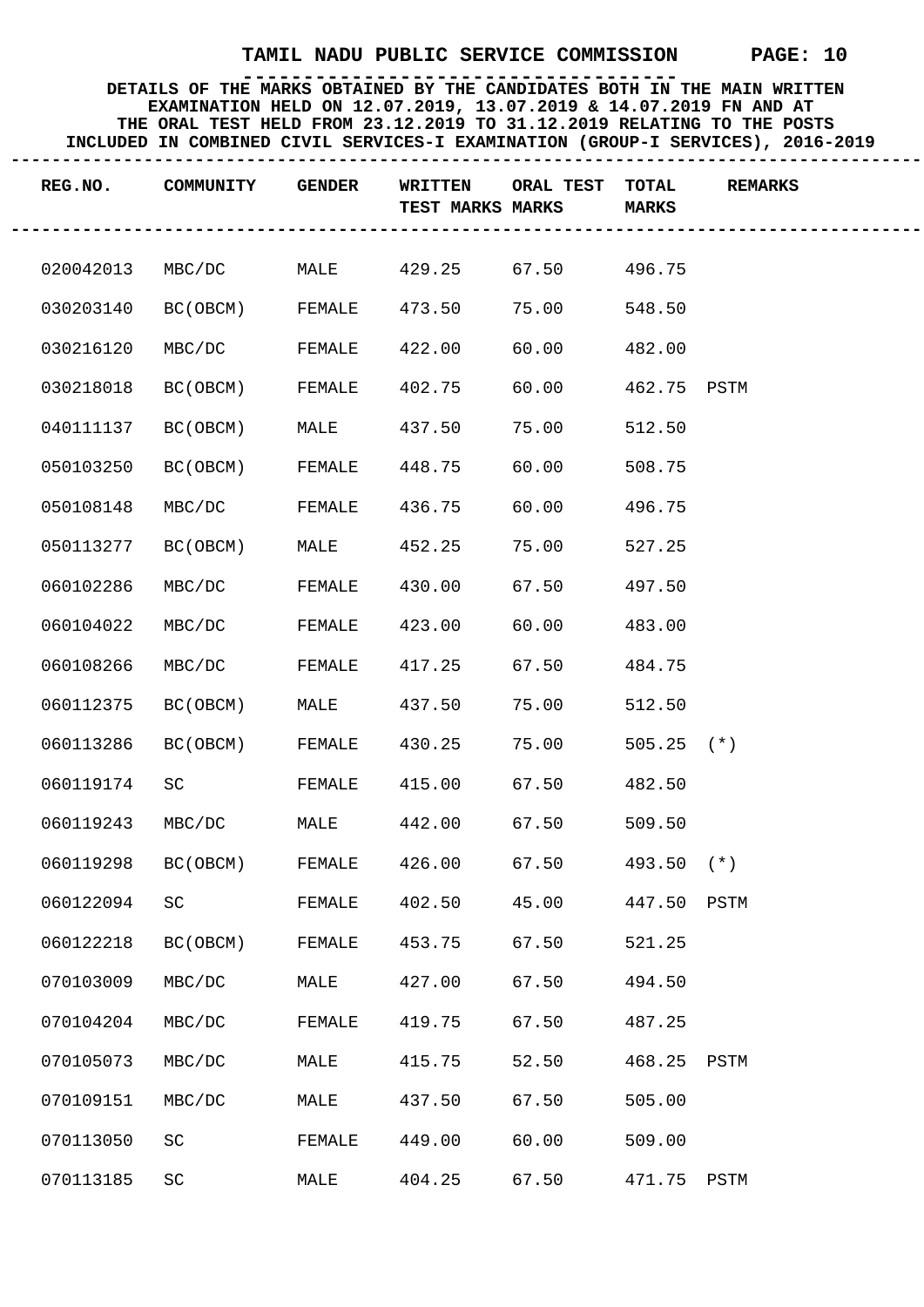| REG.NO.   | COMMUNITY | <b>GENDER</b> | WRITTEN<br>TEST MARKS MARKS | ORAL TEST         | <b>TOTAL</b><br><b>MARKS</b> | <b>REMARKS</b>  |
|-----------|-----------|---------------|-----------------------------|-------------------|------------------------------|-----------------|
| 070115281 | MBC/DC    | MALE          | 414.25                      | 60.00 474.25 PSTM |                              |                 |
| 070118035 | MBC/DC    | MALE          | 432.00                      | 60.00             | 492.00                       |                 |
| 070119025 | SC        | MALE          | 384.50                      | 75.00             |                              | 459.50 PSTM (*) |
| 070119086 | BC(OBCM)  | FEMALE        | 457.00                      | 67.50             | 524.50                       |                 |
| 070119198 | SC        | FEMALE        | 413.75                      | 67.50             | 481.25                       |                 |
| 070121055 | BC(OBCM)  | MALE          | 407.50                      | 52.50             | 460.00 PSTM                  |                 |
| 070122268 | SC        | MALE          | 401.25                      | 60.00             | 461.25 PSTM                  |                 |
| 070123015 | BC(OBCM)  | MALE          | 425.50                      | 60.00             | 485.50 PSTM                  |                 |
| 070124224 | MBC/DC    | MALE          | 426.50                      | 60.00             | 486.50                       |                 |
| 080110014 | BC(OBCM)  | FEMALE        | 426.50                      | 67.50             | 494.00                       |                 |
| 080111170 | BC(OBCM)  | FEMALE        | 450.50                      | 67.50             | 518.00                       |                 |
| 080112246 | BC(OBCM)  | FEMALE        | 436.75                      | 75.00             | 511.75                       |                 |
| 080116222 | BC(OBCM)  | FEMALE        | 440.75                      | 75.00             | 515.75                       |                 |
| 090101270 | BC(OBCM)  | FEMALE        | 445.25                      | 67.50             | 512.75                       |                 |
| 100003046 | BC(OBCM)  | FEMALE        | 402.75                      | 60.00             |                              | 462.75 PSTM (*) |
| 100003220 | BC(OBCM)  | FEMALE        | 427.00                      | 60.00             | 487.00                       |                 |
| 100004090 | MBC/DC    | FEMALE        | 433.75                      | 67.50             | 501.25                       |                 |
| 100008120 | MBC/DC    | FEMALE        | 389.75                      | 67.50             | 457.25                       | $PSTM (*)$      |
| 100011136 | BC (OBCM) | FEMALE        | 401.25                      | 60.00             | 461.25                       | PSTM            |
| 100011184 | MBC/DC    | FEMALE        | 402.25                      | 67.50             | 469.75                       | $PSTM (*)$      |
| 100011356 | BC (OBCM) | FEMALE        | 452.75                      | 60.00             | 512.75                       |                 |
| 100016033 | BC (OBCM) | MALE          | 344.00                      | 67.50             | 411.50                       | LV              |
| 100017181 | BC (OBCM) | MALE          | 443.00                      | 60.00             | 503.00                       |                 |
| 100020186 | BC (OBCM) | FEMALE        | 395.00                      | 60.00             | 455.00 PSTM                  |                 |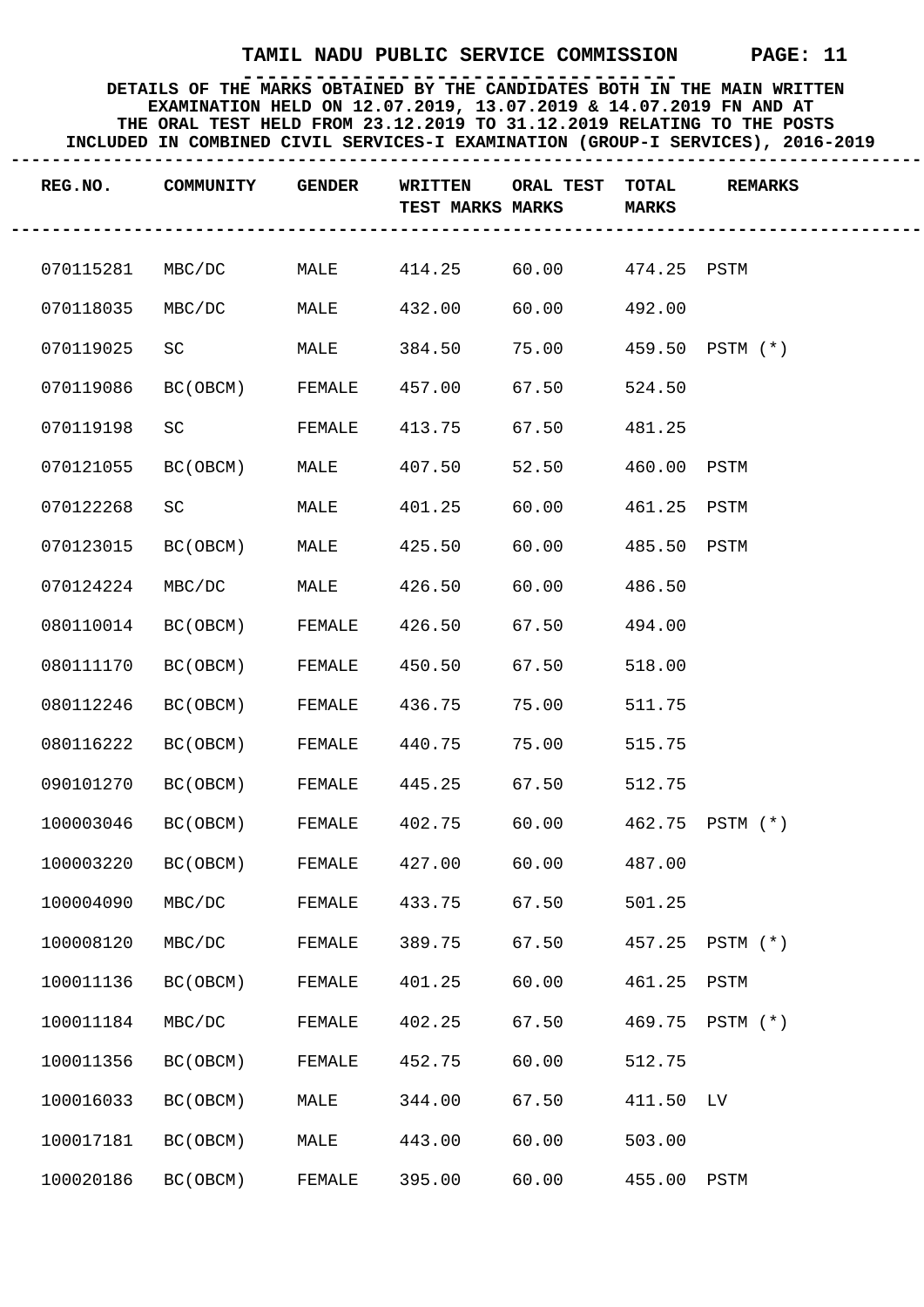| REG.NO.   | COMMUNITY | <b>GENDER</b> | WRITTEN<br>TEST MARKS MARKS | ORAL TEST | <b>TOTAL</b><br><b>MARKS</b> | <b>REMARKS</b> |
|-----------|-----------|---------------|-----------------------------|-----------|------------------------------|----------------|
| 100021230 | BC(OBCM)  | FEMALE        | 464.75                      | 67.50     | 532.25                       |                |
| 100023015 | SC        | MALE          | 421.00                      | 67.50     | 488.50                       |                |
| 100027269 | SC        | MALE          | 442.25                      | 60.00     | 502.25                       |                |
| 100029012 | SCA       | FEMALE        | 396.00                      | 60.00     | 456.00                       |                |
| 100029292 | MBC/DC    | FEMALE        | 431.25                      | 67.50     | $498.75$ (*)                 |                |
| 100030186 | BC(OBCM)  | FEMALE        | 445.00                      | 60.00     | 505.00                       |                |
| 100030199 | BC(OBCM)  | MALE          | 420.75                      | 75.00     | 495.75 PSTM                  |                |
| 100031006 | BC(OBCM)  | FEMALE        | 444.75                      | 67.50     | 512.25                       |                |
| 100032284 | BC (OBCM) | FEMALE        | 444.75                      | 75.00     | 519.75                       |                |
| 100034358 | BC(OBCM)  | FEMALE        | 428.50                      | 75.00     | 503.50 PSTM                  |                |
| 100037193 | BCM       | FEMALE        | 429.75                      | 60.00     | 489.75 PSTM                  |                |
| 100038164 | MBC/DC    | FEMALE        | 417.25                      | 67.50     | 484.75                       |                |
| 100039217 | BC(OBCM)  | MALE          | 417.25                      | 75.00     | 492.25 PSTM                  |                |
| 100040136 | MBC/DC    | FEMALE        | 428.50                      | 75.00     | 503.50 PSTM                  |                |
| 100040297 | BC(OBCM)  | MALE          | 464.00                      | 67.50     | 531.50                       |                |
| 110102250 | MBC/DC    | FEMALE        | 446.75                      | 67.50     | 514.25                       |                |
| 120110278 | BC (OBCM) | FEMALE        | 425.25                      | 60.00     | 485.25                       |                |
| 120112020 | BC (OBCM) | FEMALE        | 436.50                      | 52.50     | 489.00                       |                |
| 120113222 | BC (OBCM) | FEMALE        | 412.00                      | 60.00     | 472.00 PSTM                  |                |
| 120113286 | BC (OBCM) | FEMALE        | 430.25                      | 52.50     | 482.75                       |                |
| 120119157 | BC (OBCM) | MALE          | 401.50                      | 60.00     | 461.50 PSTM                  |                |
| 140103150 | SC        | FEMALE        | 450.00                      | 52.50     | 502.50                       |                |
| 140103226 | SCA       | FEMALE        | 407.00                      | 60.00     | 467.00                       |                |
| 140105113 | MBC/DC    | MALE          | 419.00                      | 67.50     | 486.50 PSTM                  |                |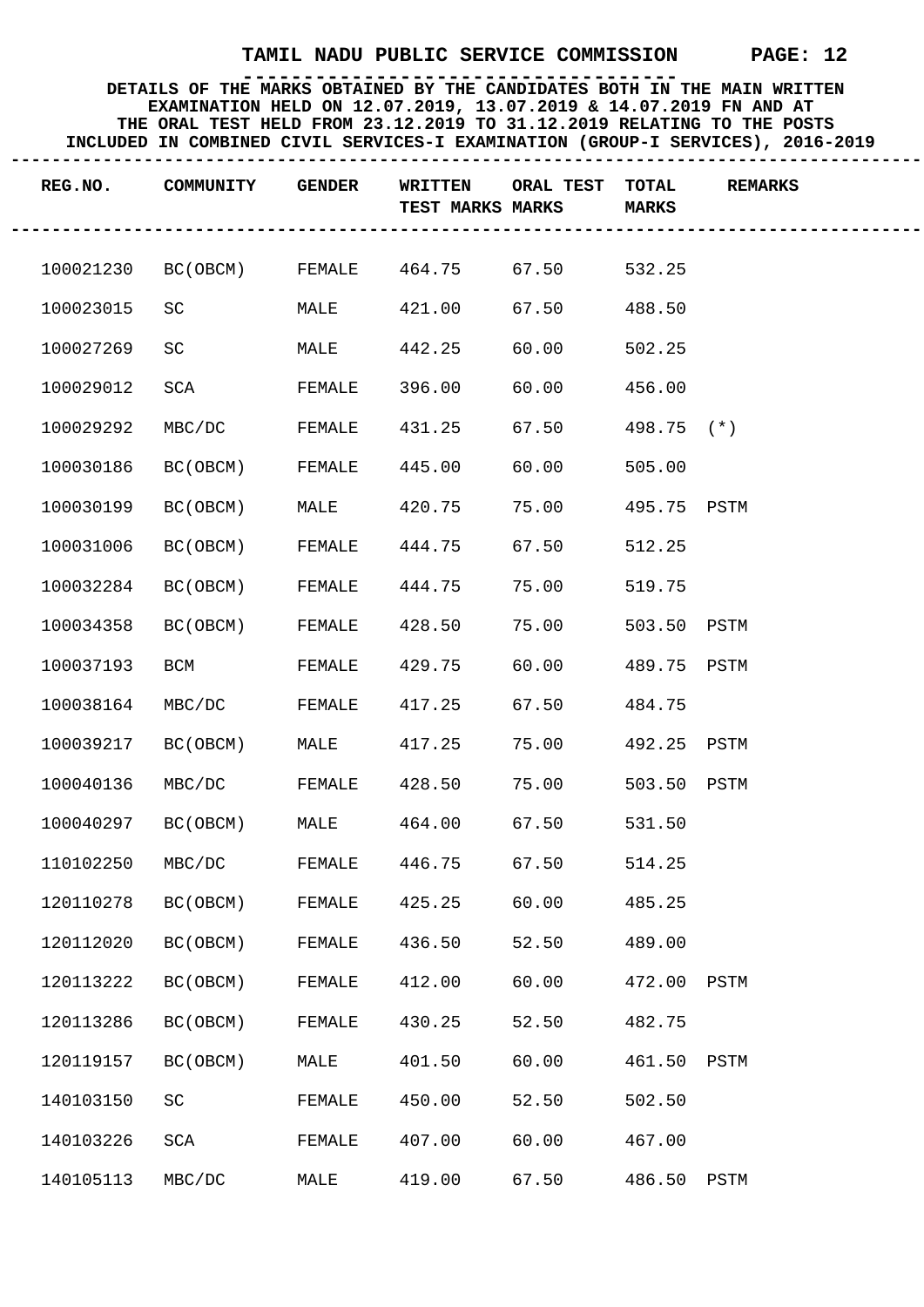| REG.NO.   | COMMUNITY | <b>GENDER</b> | WRITTEN<br>TEST MARKS MARKS | ORAL TEST              | TOTAL<br><b>MARKS</b> | <b>REMARKS</b>  |
|-----------|-----------|---------------|-----------------------------|------------------------|-----------------------|-----------------|
| 150105080 | BC(OBCM)  | FEMALE        | 439.50                      | $60.00$ $499.50$ $(*)$ |                       |                 |
| 150108183 | BC (OBCM) | MALE          | 444.00                      | 75.00                  | 519.00                |                 |
| 150112189 | MBC/DC    | FEMALE        | 419.75                      | 60.00                  | 479.75                |                 |
| 170101296 | SCA       | FEMALE        | 314.50                      | 45.00                  |                       | 359.50 PSTM (*) |
| 170104014 | MBC/DC    | FEMALE        | 432.25                      | 60.00                  | $492.25$ (*)          |                 |
| 170104274 | SCA       | FEMALE        | 315.75                      | 45.00                  |                       | 360.75 PSTM (*) |
| 170107143 | MBC/DC    | MALE          | 427.25                      | 75.00                  | 502.25                |                 |
| 170118142 | BC(OBCM)  | FEMALE        | 445.50                      | 60.00                  | 505.50                |                 |
| 170119062 | BC(OBCM)  | FEMALE        | 430.50                      | 52.50                  | 483.00                |                 |
| 170125122 | SCA       | FEMALE        | 323.25                      | 52.50                  | 375.75 PSTM           |                 |
| 170130031 | MBC/DC    | MALE          | 445.25                      | 75.00                  | 520.25                |                 |
| 170133208 | SC        | FEMALE        | 369.00                      | 60.00                  | 429.00 PSTM           |                 |
| 170136020 | SC        | FEMALE        | 408.25                      | 45.00                  | 453.25                |                 |
| 170144158 | BC(OBCM)  | MALE          | 415.00                      | 75.00                  | 490.00 PSTM           |                 |
| 180404258 | BC(OBCM)  | FEMALE        | 455.00                      | 60.00                  | 515.00                |                 |
| 190106194 | BC(OBCM)  | FEMALE        | 430.75                      | 75.00                  | 505.75                |                 |
| 200101140 | BC (OBCM) | FEMALE        | 428.25                      | 75.00                  | 503.25                |                 |
| 200102253 | BC (OBCM) | MALE          | 440.25                      | 67.50                  | 507.75                |                 |
| 210101155 | MBC/DC    | MALE          | 452.75                      | 75.00                  | 527.75                |                 |
| 210102030 | BC (OBCM) | FEMALE        | 451.00                      | 75.00                  | 526.00                |                 |
| 210104278 | SC        | FEMALE        | 382.25                      | 75.00                  | 457.25                | PSTM (*)        |
| 210105290 | BC (OBCM) | FEMALE        | 452.75                      | 67.50                  | 520.25                |                 |
| 210107028 | BC (OBCM) | FEMALE        | 430.25                      | 67.50                  | 497.75                |                 |
| 210108262 | SC        | FEMALE        | 410.00                      | 60.00                  | 470.00                |                 |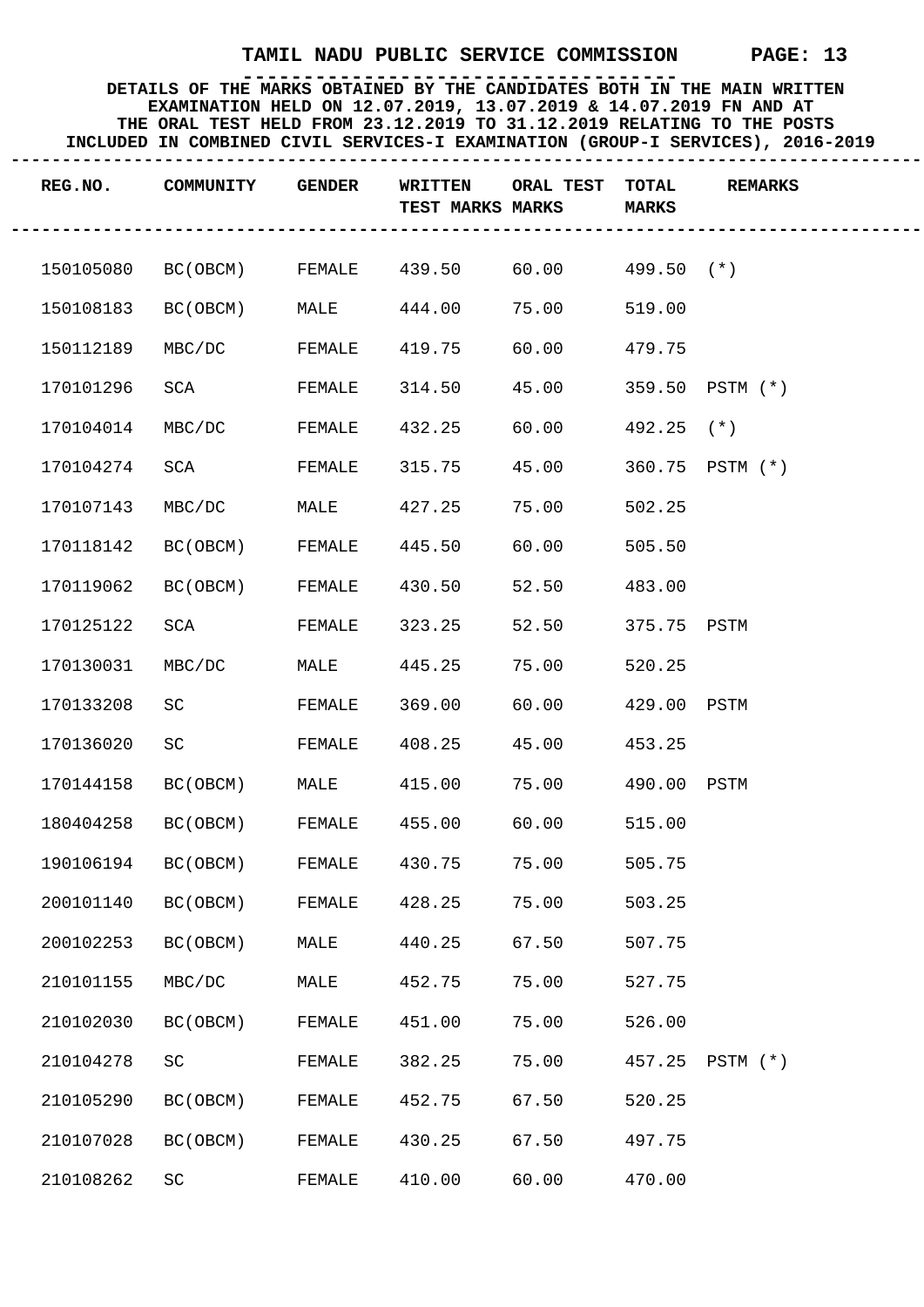| REG.NO.   | COMMUNITY           | <b>GENDER</b> | WRITTEN<br>TEST MARKS MARKS | ORAL TEST    | <b>TOTAL</b><br><b>MARKS</b> | <b>REMARKS</b>  |
|-----------|---------------------|---------------|-----------------------------|--------------|------------------------------|-----------------|
| 210110170 | SC                  | FEMALE        | 419.75                      | 67.50 487.25 |                              |                 |
| 210111120 | SC                  | FEMALE        | 413.00                      | 60.00        | 473.00                       |                 |
| 210111250 | MBC/DC              | FEMALE        | 434.25                      | 75.00        | 509.25                       |                 |
| 220108048 | BC(OBCM)            | FEMALE        | 425.50                      | 45.00        | 470.50                       |                 |
| 220112294 | BC(OBCM)            | FEMALE        | 396.50                      | 67.50        | 464.00 PSTM                  |                 |
| 230105274 | SC                  | FEMALE        | 375.00                      | 67.50        |                              | 442.50 PSTM (*) |
| 230106150 | BC(OBCM)            | FEMALE        | 442.00                      | 67.50        | 509.50                       |                 |
| 230107199 | BC (OBCM)           | FEMALE        | 426.00                      | 67.50        | $493.50$ (*)                 |                 |
| 240107275 | BC(OBCM)            | MALE          | 441.25                      | 75.00        | 516.25                       |                 |
| 240116186 | MBC/DC              | FEMALE        | 444.25                      | 75.00        | $519.25$ (*)                 |                 |
| 250101023 | MBC/DC              | MALE          | 431.00                      | 52.50        |                              | 483.50 PSTM (*) |
| 250103034 | BC(OBCM)            | FEMALE        | 428.25                      | 67.50        | 495.75                       |                 |
| 250104039 | MBC/DC              | MALE          | 416.00                      | 67.50        | 483.50 PSTM                  |                 |
| 250104166 | SC                  | FEMALE        | 411.25                      | 52.50        | 463.75                       |                 |
| 250107077 | SC                  | MALE          | 462.75                      | 75.00        | 537.75                       |                 |
| 250107213 | BC(OBCM)            | MALE          | 434.00                      | 60.00        | 494.00                       |                 |
| 250123069 | SC                  | MALE          | 396.50                      | 60.00        | 456.50 PSTM                  |                 |
| 250133046 | $\operatorname{SC}$ | FEMALE        | 408.25                      | 60.00        | 468.25                       |                 |
| 260107006 | BC (OBCM)           | FEMALE        | 403.50                      | 67.50        |                              | 471.00 PSTM (*) |
| 260116070 | SC                  | FEMALE        | 376.50                      | 60.00        | 436.50                       | PSTM            |
| 260120264 | SC                  | FEMALE        | 369.75                      | 67.50        | 437.25                       | PSTM (*)        |
| 270102146 | BC (OBCM)           | FEMALE        | 427.75                      | 60.00        | 487.75                       |                 |
| 270104032 | MBC/DC              | FEMALE        | 455.75                      | 52.50        | 508.25                       |                 |
| 270107262 | MBC/DC              | FEMALE        | 428.50                      | 60.00        | $488.50$ (*)                 |                 |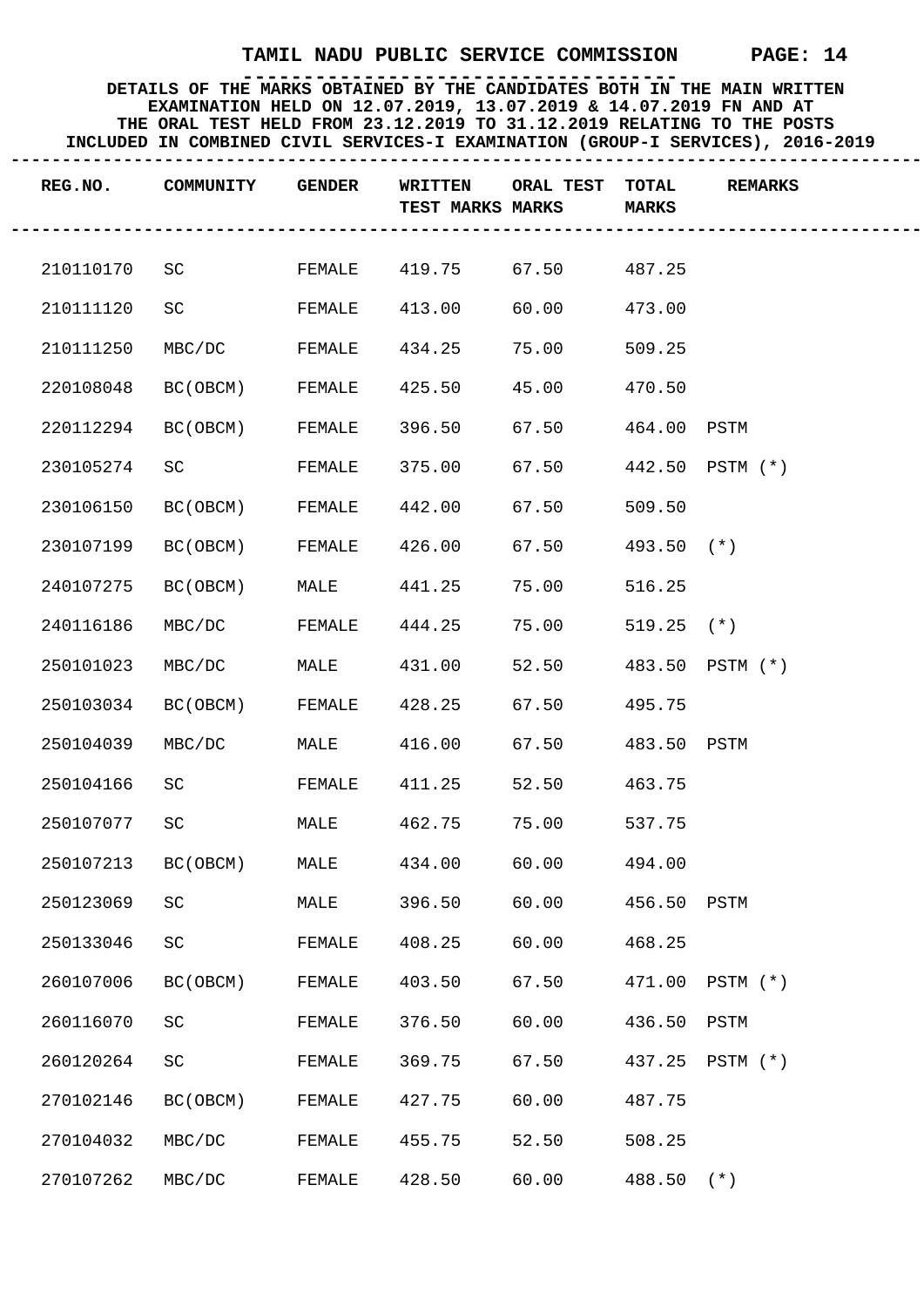| REG.NO.   | COMMUNITY | <b>GENDER</b> | WRITTEN<br>TEST MARKS MARKS | <b>ORAL TEST</b>        | <b>TOTAL</b><br><b>MARKS</b> | <b>REMARKS</b> |
|-----------|-----------|---------------|-----------------------------|-------------------------|------------------------------|----------------|
| 270114266 | MBC/DC    | FEMALE        | 420.25                      | 60.00 480.25            |                              |                |
| 270115282 | BC(OBCM)  | FEMALE        | 437.25                      | 60.00                   | 497.25                       |                |
| 270117226 | ST        | FEMALE        | 392.25                      | 52.50                   | $444.75$ (*)                 |                |
| 270118146 | SC        | FEMALE        | 422.00                      | 60.00                   | 482.00                       |                |
| 270120168 | BC(OBCM)  | FEMALE        | 424.75                      | 52.50                   | 477.25                       |                |
| 270122280 | MBC/DC    | FEMALE        | 419.75                      | 60.00                   | 479.75                       |                |
| 280108180 | SC        | FEMALE        | 412.00                      | 67.50                   | 479.50                       |                |
| 280109011 | BC(OBCM)  | MALE          | 443.75                      | 75.00                   | 518.75                       |                |
| 280110190 | BC(OBCM)  | FEMALE        | 426.75                      | 67.50                   | 494.25                       |                |
| 280117141 | MBC/DC    | MALE          | 440.25                      | 60.00                   | 500.25                       |                |
| 280117290 | MBC/DC    | FEMALE        | 423.50                      | 60.00                   | 483.50                       |                |
| 280123238 | MBC/DC    | FEMALE        | 445.00                      | 67.50                   | 512.50                       |                |
| 280124153 | BC(OBCM)  | MALE          | 407.00                      | 75.00                   | 482.00 PSTM                  |                |
| 290101018 | SCA       | FEMALE        | 421.25                      | 67.50                   | 488.75                       |                |
| 290106229 | BCM       | MALE          | 436.75                      | 52.50                   | 489.25                       |                |
| 290112251 | SC        | MALE          | 398.00                      | 60.00  458.00  PSTM (*) |                              |                |
| 290112276 | MBC/DC    | FEMALE        | 472.00                      | 75.00                   | 547.00                       |                |
| 290120181 | BC (OBCM) | MALE          | 438.00                      | 67.50                   | 505.50                       |                |
| 300102139 | BC (OBCM) | MALE          | 432.25                      | 67.50                   | 499.75                       |                |
| 300107071 | MBC/DC    | MALE          | 370.00                      | 60.00                   | 430.00 LV                    |                |
| 310106039 | SC        | MALE          | 438.75                      | 60.00                   | 498.75                       |                |
| 310111252 | BC (OBCM) | FEMALE        | 428.00                      | 60.00                   | 488.00                       |                |
| 320102387 | BC (OBCM) | MALE          | 402.25                      | 67.50                   | 469.75                       | $PSTM (*)$     |
| 320105132 | BC (OBCM) | FEMALE        | 431.00                      | 67.50                   | 498.50                       | PSTM           |